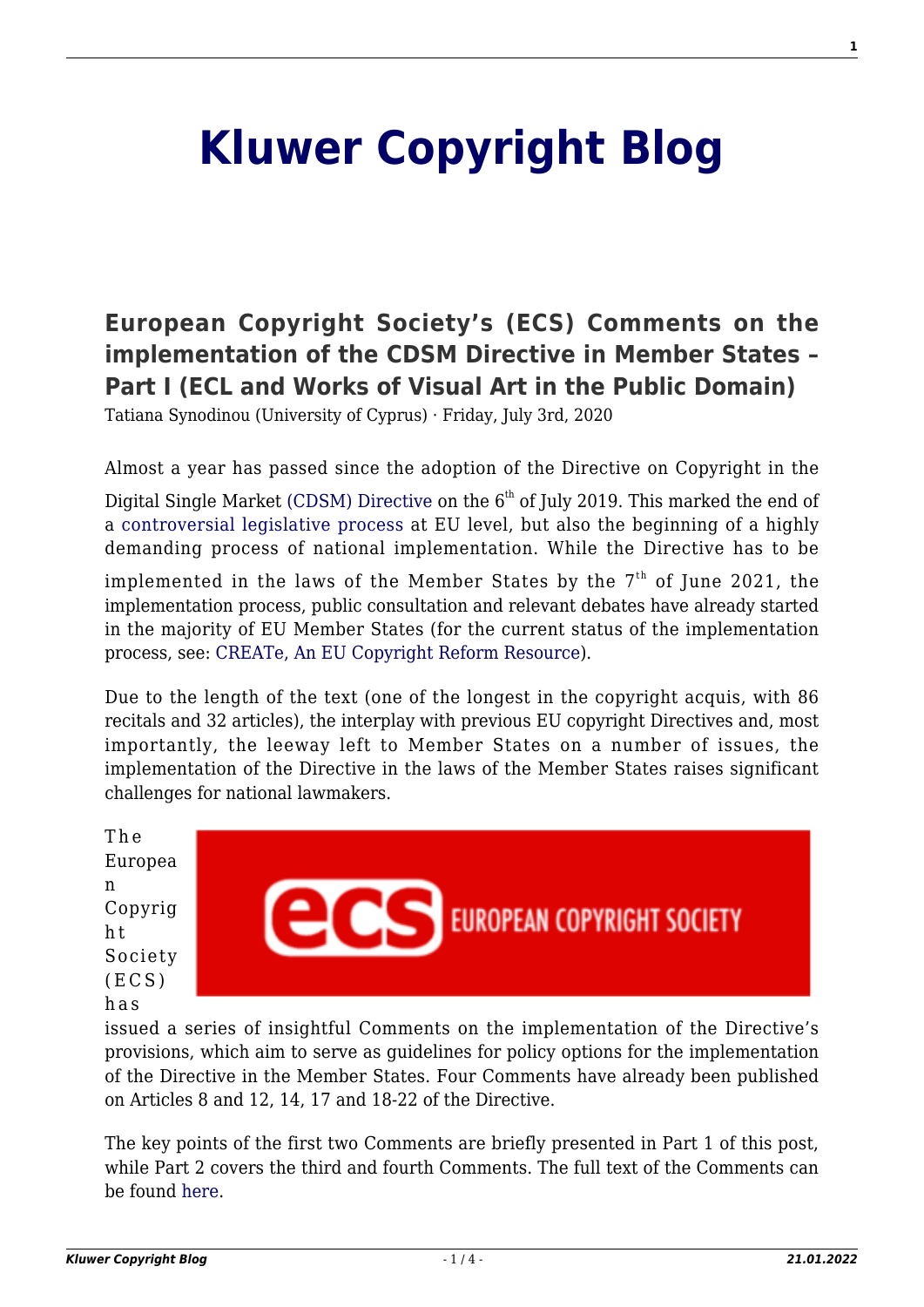#### **[Comment on the Implementation of ECL rules \(Articles 8 and 12\) of the CDSM](https://europeancopyrightsocietydotorg.files.wordpress.com/2020/06/ecs-comment-ecl_art_8-12_20200613.pdf) [Directive](https://europeancopyrightsocietydotorg.files.wordpress.com/2020/06/ecs-comment-ecl_art_8-12_20200613.pdf)**

The ECS first notes that Articles 8 and 12 of the CDSM Directive provide the first explicit legal basis for extended collective licences (ECL) in the EU copyright acquis. Article 8 is a mandatory rule on the use of out-of-commerce works and other subject matter by cultural heritage institutions, whereas Article 12 is an optional rule that applies to all kinds of works or other subject matter and all forms of use. Although Article 12 is optional, it harmonises national rules on ECLs and leaves some, limited, freedom to the Member States. Accordingly, national rules on ECLs must comply with the safeguards in Article 12(3) and the stipulations in Article 12(2).

In regard to the representativeness requirement of the collective management organization (CMO), the ECS suggests that it should not be construed too rigidly, for instance as a requirement that a majority of rightholders in the relevant field must be members of the mandated CMO. The representativeness requirement should be a flexible tool that safeguards the interests of rightholders and enables effective collective licensing.

The Directive is silent on further conditions for providing the CMO with the legal mandate to enter into collective agreements with extended effect. Hence, it is to be presumed that Member States are at liberty regarding such conditions. The ECS recommends that an administrative authorisation scheme covering CMOs mandated to manage ECLs and the individual collective agreements with extended effect is implemented in each Member State. Such a scheme will provide for the highest degree of predictability and transparency for the process of determining which agreements will trigger the extension effect.

Furthermore, the ECS Comment highlights that ECLs are only applicable in welldefined areas of use. This means that the area shall be clearly defined and must not be overly broad. Accordingly, the ECL agreement cannot be general in nature and comprise all kinds of works and all kinds of uses, but must do the job of specifying the uses subject to the ECL. For all kinds of ECL, it is a condition that unrepresented right holders should have the possibility of opting out of the ECL scheme easily and effectively and, in this way, regain the exclusivity of their copyright. Member States that implement an ECL scheme shall, according to Article 12(3)(d), ensure that appropriate publicity measures are taken to inform rightholders about ECLs and Article 12's safeguards. According to the provision, publicity measures shall be effective without the need to inform each rightholder individually. In addition, opting out must not be so complicated and onerous as to discourage authors from doing so.

#### **[Comment on the Implementation of Article 14 of the CDSM Directive](https://europeancopyrightsocietydotorg.files.wordpress.com/2020/04/ecs_cdsm_implementation_article_14_final.pdf) ("***Works of visual art in the public domain***")**

As regards Article 14 and its meaning, the ECS emphasises that what is meant is that once the copyright in a work of visual art has expired, it may not only be reproduced, communicated or used without the author's consent since it is in the public domain, but that in addition, no exclusive rights shall attach to any copy of a public domain work of art, unless the reproduction constitutes its author's own intellectual creation.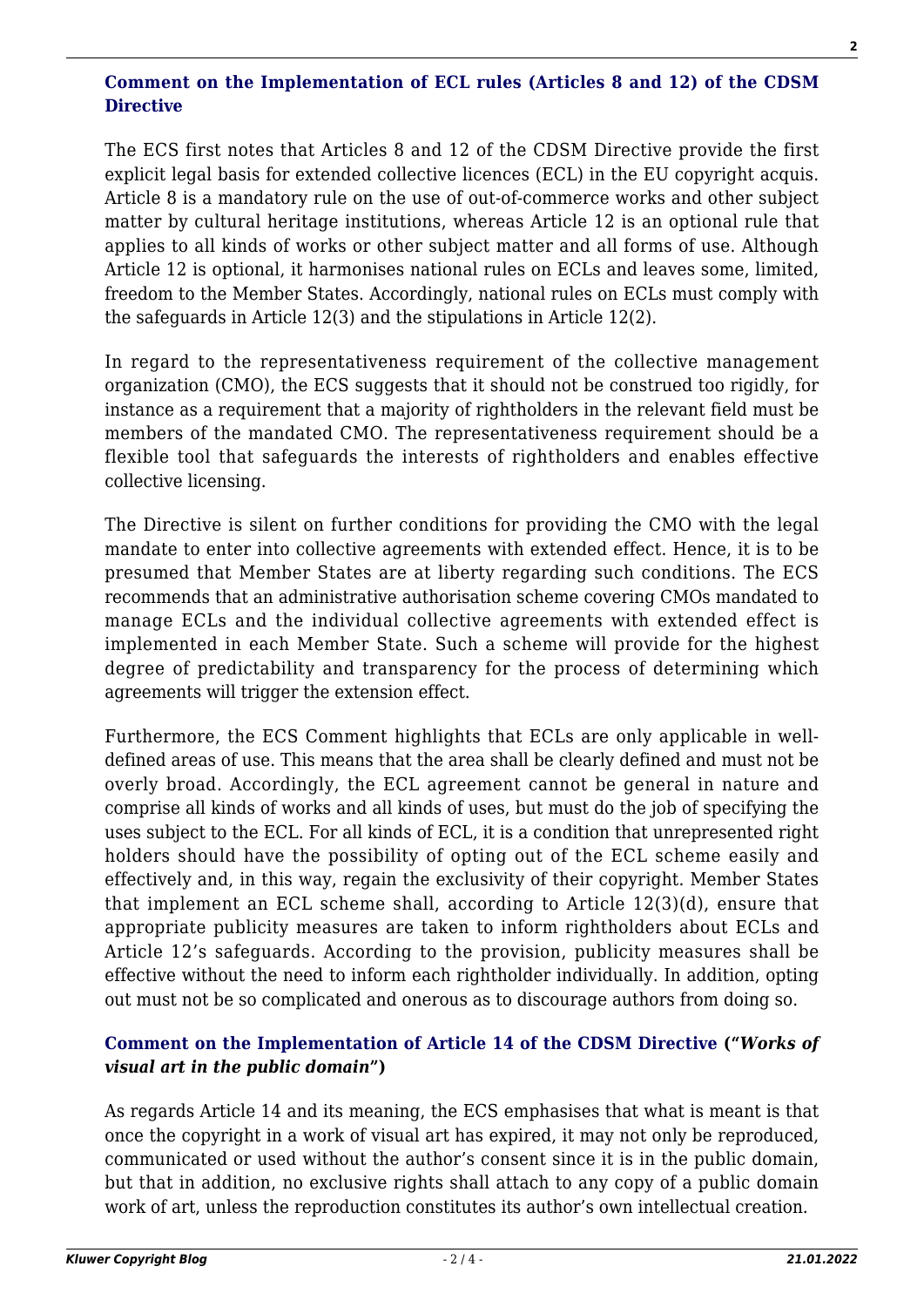Although the wording of Article 14 appears to be rather straightforward, it gives rise to a number of questions that need to be answered at the stage of implementation.

First, with regard to the objects covered by Article 14 (works of visual art), the ECS is of the opinion that rather than adopting a narrow understanding of "works of visual art", a broader understanding should be opted for. According to such an understanding, which focuses on the "faithfulness" of the reproduction laid down in Recital 53, Article 14 would also apply to faithful – in other words, non-creative – reproductions of public domain photographic works, design works (works of applied art) and maps. To conclude otherwise would grant greater derivative protection to such works than to works of visual art.

Another question is *which rights* are affected by the operation of Article 14. Article 14 mainly, if not exclusively, affects related rights in relation to certain protected subject matter. This includes the related right in non-original photographs – and eventually non-original film stills – provided for by some Member States' national laws. Another important issue is what is to be understood by "reproductions". The ECS supports an understanding of the term "reproduction" deriving from Recital 53's reference to "faithful" reproduction. In other words, Article 14 should also cover faithful reproductions of 3D objects (e.g. by plaster casts, 3D-reproductions and prints) which are in the public domain, provided their purpose is merely to reproduce the original object in question faithfully and not to transform it in any creative way. Furthermore, not only digital but also analogue reproductions shall be covered, while the ECS supports a reading of Article 14 which exempts all acts of use undertaken regarding faithful, non-original reproductions after the term of the work reproduced has expired, irrespective of the date on which the reproduction in question was made.

Part II of this post will cover the ECS Comments on the implementation of Articles 17 and 18-22 of the CDSM Directive.

### **Kluwer IP Law**

The **2021 Future Ready Lawyer survey** showed that 81% of the law firms expect to view technology as an important investment in their future ability to thrive. With Kluwer IP Law you can navigate the increasingly global practice of IP law with specialized, local and cross-border information and tools from every preferred location. Are you, as an IP professional, ready for the future?

[Learn how](https://www.wolterskluwer.com/en/solutions/kluweriplaw?utm_source=copyrightnblog&utm_medium=articleCTA&utm_campaign=article-banner) **[Kluwer IP Law](https://www.wolterskluwer.com/en/solutions/kluweriplaw?utm_source=copyrightnblog&utm_medium=articleCTA&utm_campaign=article-banner)** [can support you.](https://www.wolterskluwer.com/en/solutions/kluweriplaw?utm_source=copyrightnblog&utm_medium=articleCTA&utm_campaign=article-banner)

*To make sure you do not miss out on regular updates from the Kluwer Copyright Blog, please subscribe [here.](http://copyrightblog.kluweriplaw.com/newsletter)*